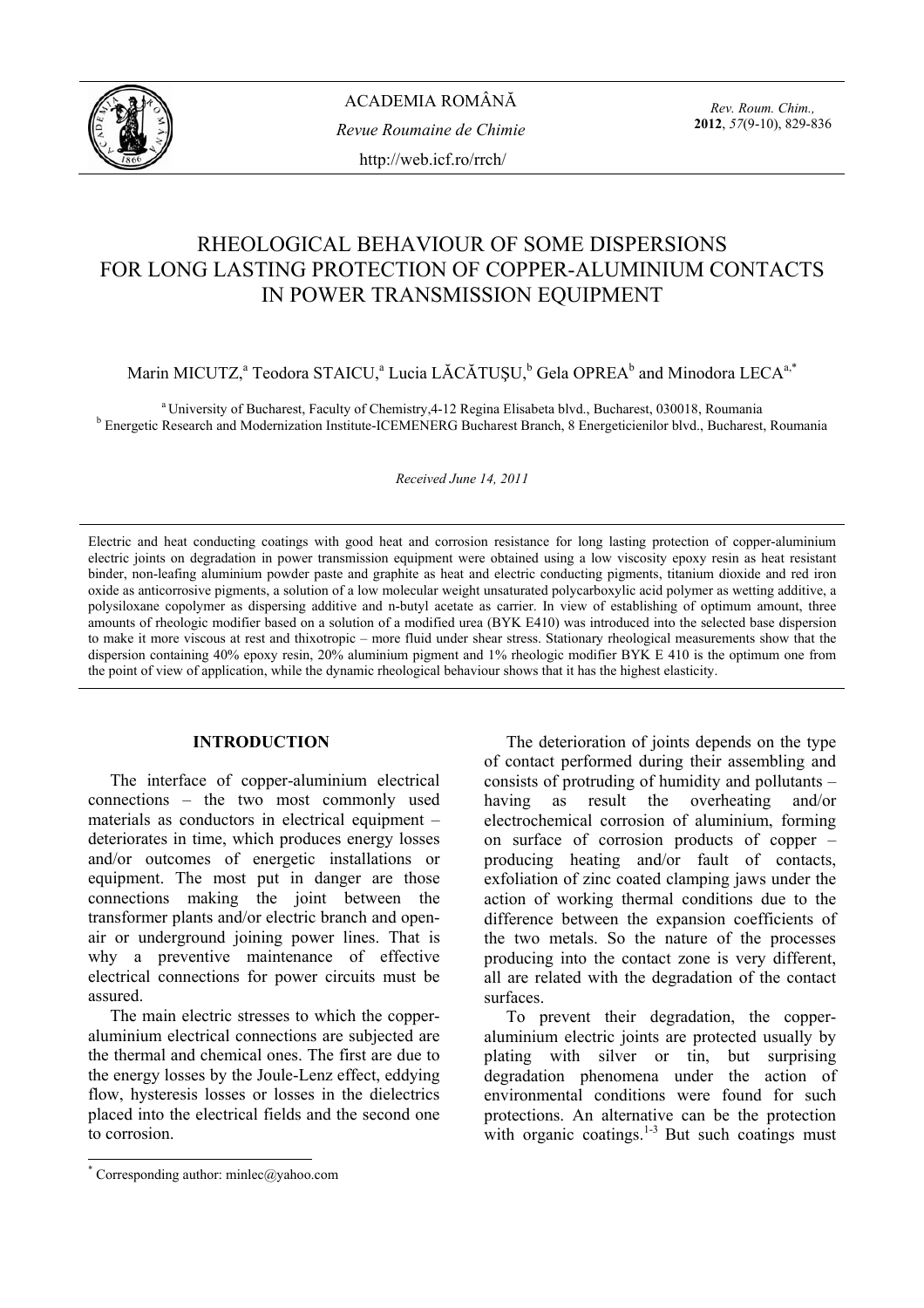conduct heat and electricity and have high anticorrosion capacity and heat resistance. Recently, aluminium powder was used as fillers for epoxy adhesives improving the electrical and thermal conductivity as well as mechanical properties.<sup>4-6</sup>

The objective of the present paper is the preparation of some solvent-based coatings designed for long lasting protection of copperaluminium electric joints on degradation and their stationary and dynamic rheological characterization in view of selecting the most performing from application view point.

## **RESULTS**

 The rheograms obtained for dispersions having the same composition but different resins as binder are shown in Fig. 1.

 The hysteresis loops for dispersions having as binder epoxy or silicon resin are presented in Fig. 2.

The rheograms of dispersions with binder/ aluminium pigment ratio 2/1 and 1/1 are given in Fig. 3.



Fig. 1 – Rheograms of dispersions having as binder: epoxy resin – lower; silicon resin – upper and the same composition.



Fig. 2 – Hysteresis loops for dispersions having as binder:  $a - e p$  and  $b - s$  silicon resing upper curves – increasing and lower – decreasing of shear rate.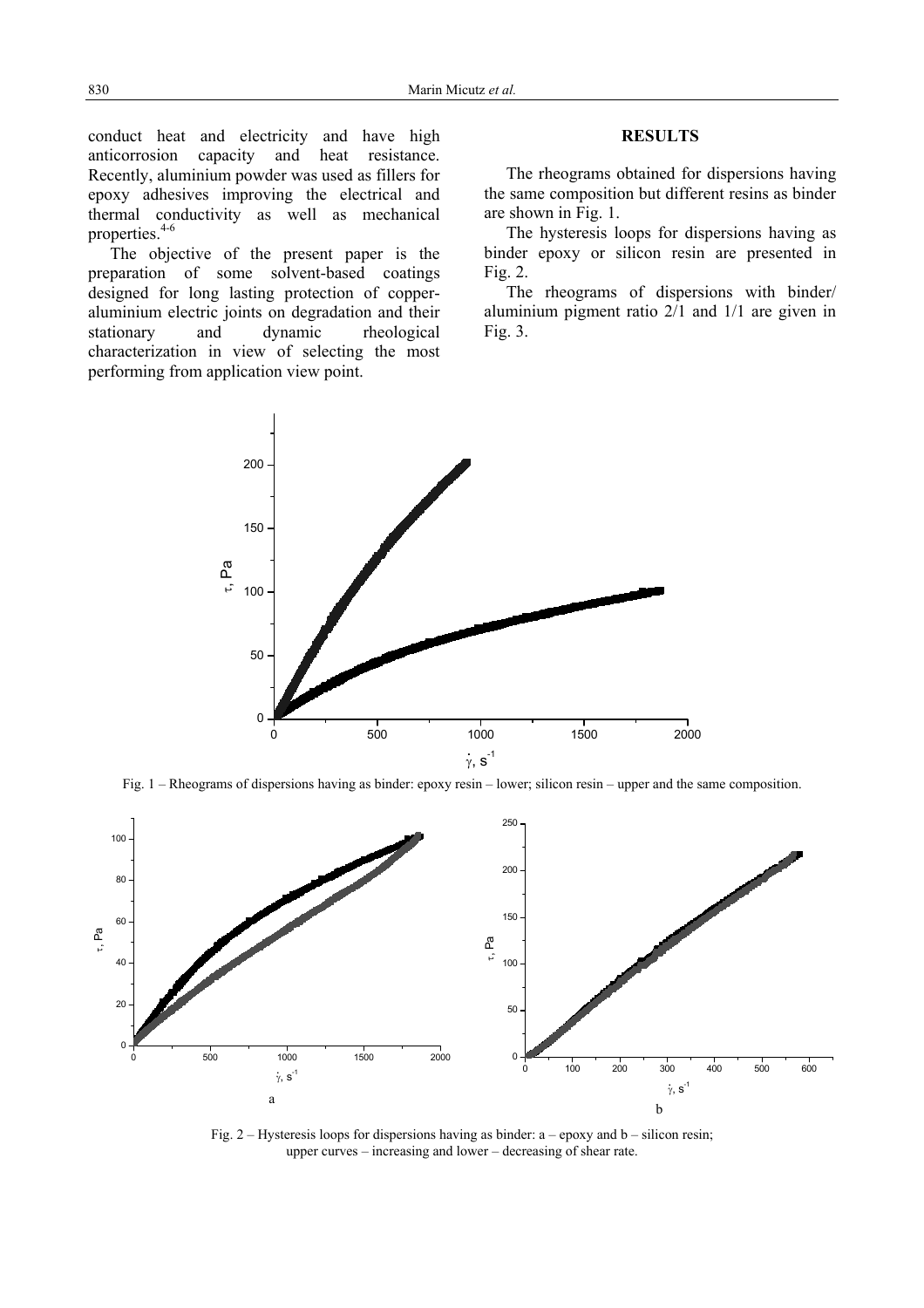Per cent compositions of the reference and of dispersion containing the specified amounts of rheological modifier BYC E 410 is presented in Table 1.

 The rheograms of formulations from Table 1 are shown in Fig. 4, with a detail at low shear rates.



Fig. 3 – Rheograms of dispersions having binder/aluminium pigment ratio: 2/1 – upper; 1/1 – lower.

*Table 1* 

Percent weight composition of reference and dispersion containing different amounts of rheologic additive BYK E 410

| Component $/$ % in dispersion  | Reference (1) | Dispersion 2 | Dispersion 3 | Dispersion 4 |
|--------------------------------|---------------|--------------|--------------|--------------|
| Epoxy resin                    | 40.36         | 40.12        | 39.88        | 39.66        |
| Wetting and dispersing agents  | 0.60          | 0.60         | 0.60         | 0.59         |
| Anticorrosive agents:          |               |              |              |              |
| TiO <sub>2</sub>               | 15.13         | 15.05        | 14.96        | 14.87        |
| Fe <sub>2</sub> O <sub>3</sub> | 5.04          | 5.02         | 4.99         | 4.96         |
| Graphite                       | 3.02          | 3.01         | 2.99         | 2.97         |
| Aluminium paste                | 20.18         | 20.06        | 19.94        | 19.83        |
| Reologic additive BYC E 410    |               | 0.50         | 1.00         | 1.47         |
| n-Butyl acetate                | 15.64         | 15.64        | 15.64        | 15.64        |



Fig. 4 – Rheograms obtained for dispersions from Table 1.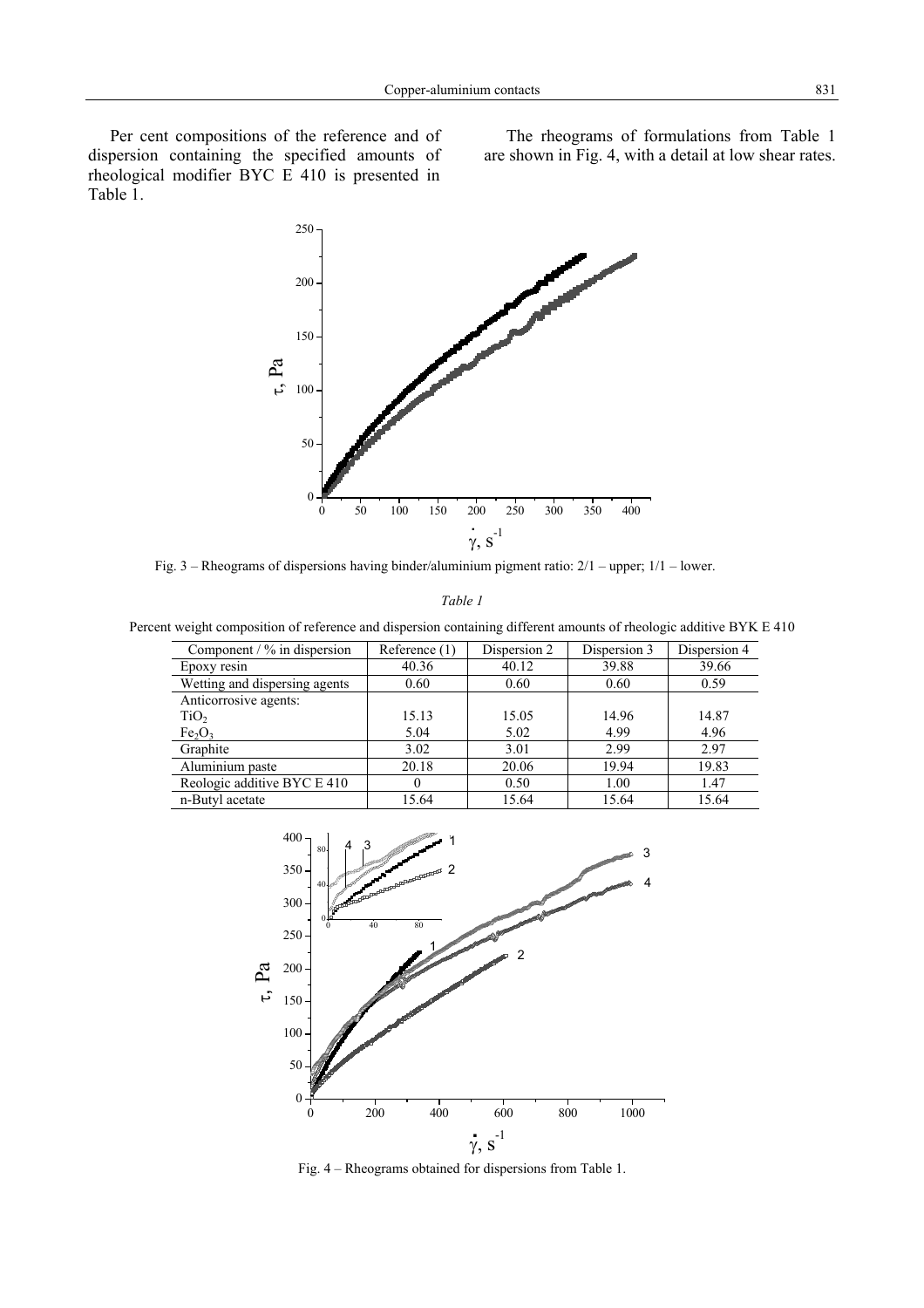*Table 2* 

 The rheological parameters obtained for the dispersion from Table 1 using the equation Ostwald-de Waele (the first two) and Herschel– Bulkley (the last two) are given in Table 2.

 The hysteresis loops for dispersions 3 and 4 are presented in Fig. 5a,b.

The results of the dynamic measurements for dispersions from Table 1 are presented in Fig. 6.

|                                                                  |                                                                   | Rheological parameters obtained for dispersions from Table 1            |                                                              |                                                 |                                                   |                           |     |      |  |  |  |
|------------------------------------------------------------------|-------------------------------------------------------------------|-------------------------------------------------------------------------|--------------------------------------------------------------|-------------------------------------------------|---------------------------------------------------|---------------------------|-----|------|--|--|--|
|                                                                  | Sample<br>1 Reference<br>$\frac{2}{3}$<br>$\overline{\mathbf{4}}$ | $\tau_0$ , Pa<br>$\overline{0}$<br>$\boldsymbol{0}$<br>$21.2\,$<br>12.3 | $\eta_0$ , Pa.s<br>2.99<br>1.69<br>26.39<br>$10.00\,$        | $\mathbf n$<br>0.744<br>0.759<br>0.611<br>0.508 | $r^2$<br>0.99949<br>0.99933<br>0.99821<br>0.99807 |                           |     |      |  |  |  |
| 400<br>350<br>300                                                |                                                                   |                                                                         | 400<br>$350\,$                                               |                                                 |                                                   |                           |     |      |  |  |  |
| 250<br>200<br>150                                                |                                                                   |                                                                         | $300\,$<br>$250\,$<br>$\mathbf{t},\mathbf{Pa}$<br>200<br>150 |                                                 |                                                   |                           |     |      |  |  |  |
| $100 \cdot$<br>$50 \,$<br>$\mathbf 0$<br>200<br>$\boldsymbol{0}$ | 400<br>600                                                        | 800<br>1000                                                             | $100\,$<br>50<br>$0 +$                                       | 200<br>$\boldsymbol{0}$                         | 400                                               | 600                       | 800 | 1000 |  |  |  |
|                                                                  | $\dot{\gamma},\,s^{\text{-}1}$<br>$\mathbf{a}$                    | Fig. 5 – Hysteresis loops for dispersions: $a - 3$ ; $b - 4$ .          |                                                              |                                                 | $\bf b$                                           | $\dot{\gamma}$ , $s^{-1}$ |     |      |  |  |  |
|                                                                  | 2000000<br>1500000                                                |                                                                         |                                                              |                                                 | 3'<br>4'                                          |                           |     |      |  |  |  |
| G", mPa                                                          | 1000000                                                           |                                                                         |                                                              |                                                 |                                                   |                           |     |      |  |  |  |
| نآ                                                               | $400000 \cdot$                                                    |                                                                         | 1"                                                           |                                                 | U                                                 | 4"<br>3"<br>Ħ             |     |      |  |  |  |
|                                                                  | $200000 -$<br>$\bf{0}$<br>20<br>$\mathbf{0}$                      | $\frac{1}{40}$                                                          | 60                                                           | $\frac{1}{100}$<br>80                           | 1'<br>120                                         |                           |     |      |  |  |  |
| f, Hz                                                            |                                                                   |                                                                         |                                                              |                                                 |                                                   |                           |     |      |  |  |  |

Fig.  $6$  – Dependence of storage (G') and loss (G'') moduli on frequency:  $1,1"$  – reference;  $2^{\degree}, 2^{\degree}, -0.50\%$ ;  $3^{\degree}, 3^{\degree}, -1.00\%$  and  $4^{\degree}, 4^{\degree}, -1.47\%$  rheologic midifier.

τ, Pa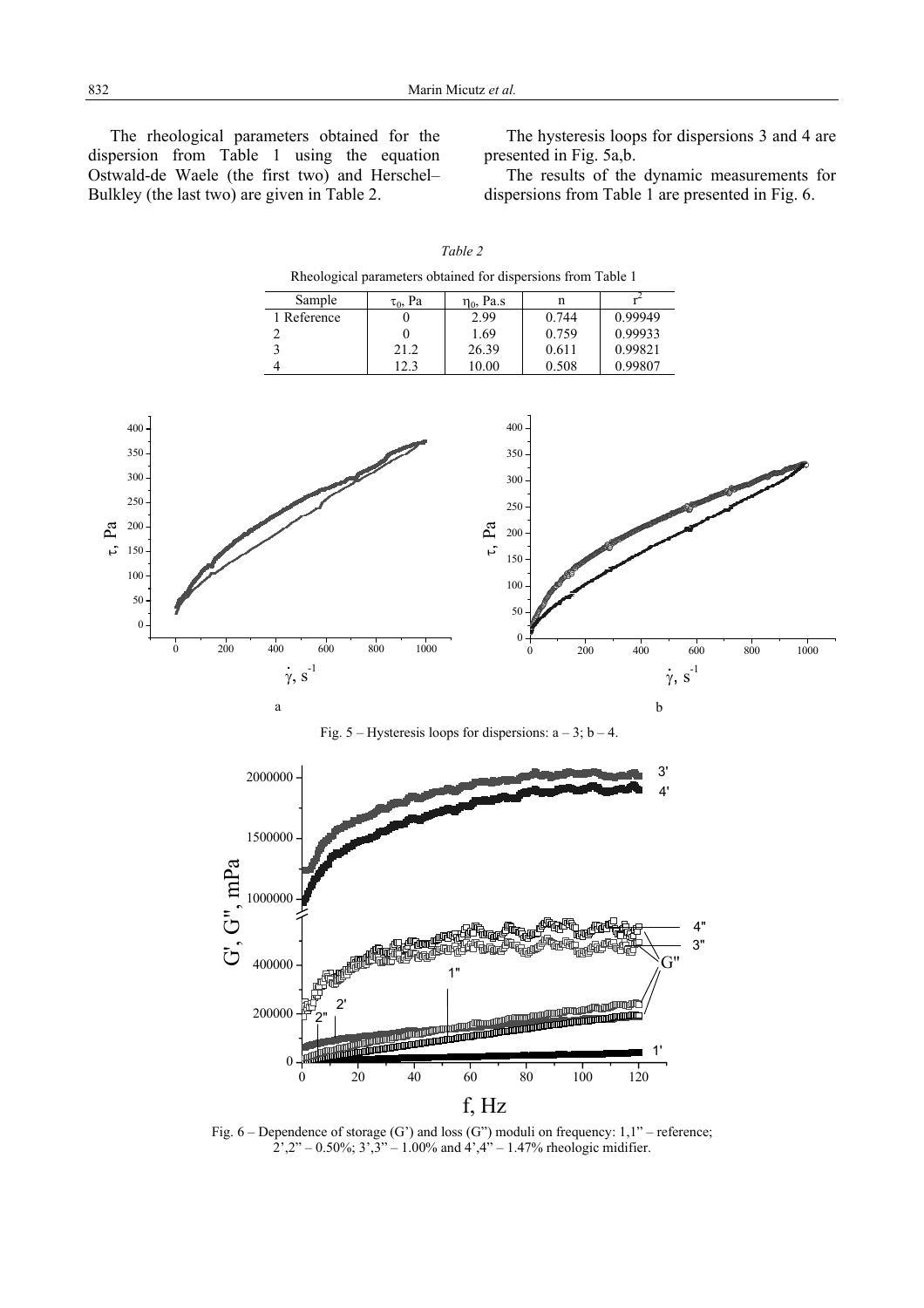# **DISCUSSION**

Organic coatings are extensively studied due to their wide range of applications.<sup>1,2</sup>

A formulation of a heat and electric conductive, heat resistant and highly anticorrosive coating must contain, as any other coating, binder, pigment(s), additives, and carrier. It is said that the first two components perform the corrosion protection work in the cured paint.<sup>3</sup> If it must be heat and electric conductive it has to provide these properties. The other components contribute also to the coating quality.

The binder, usually an organic polymer, binds to pigments and additives and to the metal surface, providing the physical structure which supports and contains the components. $\frac{1}{1}$  The amount of oxygen, ions, water or UV radiation penetrating into a cured coating layer depend to some extent on the polymer used, because a very thin layer of polymer forms on the surface. This layer ensures also the heat resistance.

Pigments provide corrosion protection, colour, and  $-$  if they are metallic  $-$  heat and electric conductivity, functioning also as fillers. Anticorrosion pigments act in the cured coatings, in barrier ones must be inert, while filler pigments must be inert all the time.

Additives may modify some coating's properties: improve processing, compatibility of the raw materials, application and cure or add new functional application.<sup>3,7</sup> One of the most important additives for the protection of metals from corrosion is metallic particles, as aluminium ones. $8-15$  The good conductivity of the pigment is used in electric and magnetic shielding, discharge of static electricity in plastics, radar inhibitors, etc.

The carrier is the vehicle that carries all the other components in the uncured paint. It can be an organic solvent or water. Solvent-based paints present some advantages compared with waterbased ones: in water-based paints the pH is higher than 8-9, so it is necessary to add corrosion inhibitors, generally environmental hazardous, to avoid metallic pigments corrosion.<sup>10, 16-20</sup> Moreover, when water is present, the metal particles – such as those of aluminium – can be oxidized.

Metals can be added both as spherical or flakes particles, which have a higher surface area to weight ratio than spherical ones and a greater contact area. $21$  Metallic pigments are used as pastes, often coated with a polymer film to guarantee good adhesion to the organic binder, $^{22}$ which also affects the material properties.

Coatings with pre-established properties are obtained by a careful selection of the above mentioned components. To obtain heat and electric conducting coatings with good heat and corrosion resistance for long lasting protection of copperaluminium electric joints on degradation a low viscosity epoxy resin and a silicon one were selected as heat resistant binders, non-leafing aluminium powder paste and graphite as heat and electric conducting pigments, titanium dioxide and red iron oxide as anticorrosive pigments, a solution of a low molecular weight unsaturated polycarboxylic acid polymer as wetting additive, a polysiloxane copolymer as dispersing additive, and n-butyl acetate as carrier. A solution of a modified urea (BYK-E 410) was used as rheologic modifier. All the additives are recommended by BYK Additives & Instruments for such dispersion. Aluminium is a non-toxic material,  $2^3$  complying well with the current environmental protection standards.<sup>24</sup>

The knowledge of the rheological properties of coating formulations are very important for their application on substrate, behaviour at the application site, processing, handling, the process design and the product development.<sup>25</sup> Stationary method gives information on the type of flowing, dynamic viscosity, capacity of flowing, consistency, spreadability and dependence of rheological behaviour on time. The dynamic one allows the establishing of contribution of elasticity and viscosity to their viscoelastic behaviour of dispersions. They are influenced by the type of binder, nature, size and form of pigments – both metallic and anticorrosion, additive used (especially rheologic) and nature of carrier.

**Selection of binder**. The coatings' heat resistance can be monitored by choosing proper binders. Some epoxy and silicon resins are recognized as heat resistant and metal adherent.

The rheograms of disperse systems containing the same amount of components, given in Fig. 1, show that the viscosity of the dispersion containing epoxy resin as binder presents a dramatic shear thinning with increasing shear rates, that is the dispersion is highly pseudoplastic, while the one based on silicon resin is less sensitive to shear. The values of dynamic viscosities emphasize that when epoxy resin is used the dynamic viscosity have higher value when  $\dot{\gamma}$  is increased (0.85 Pa.s) and much lower when it is decreased (0.15 Pa.s). This signify that using of epoxy resin results in higher dynamic viscosity and thyxotropy. Silicon resin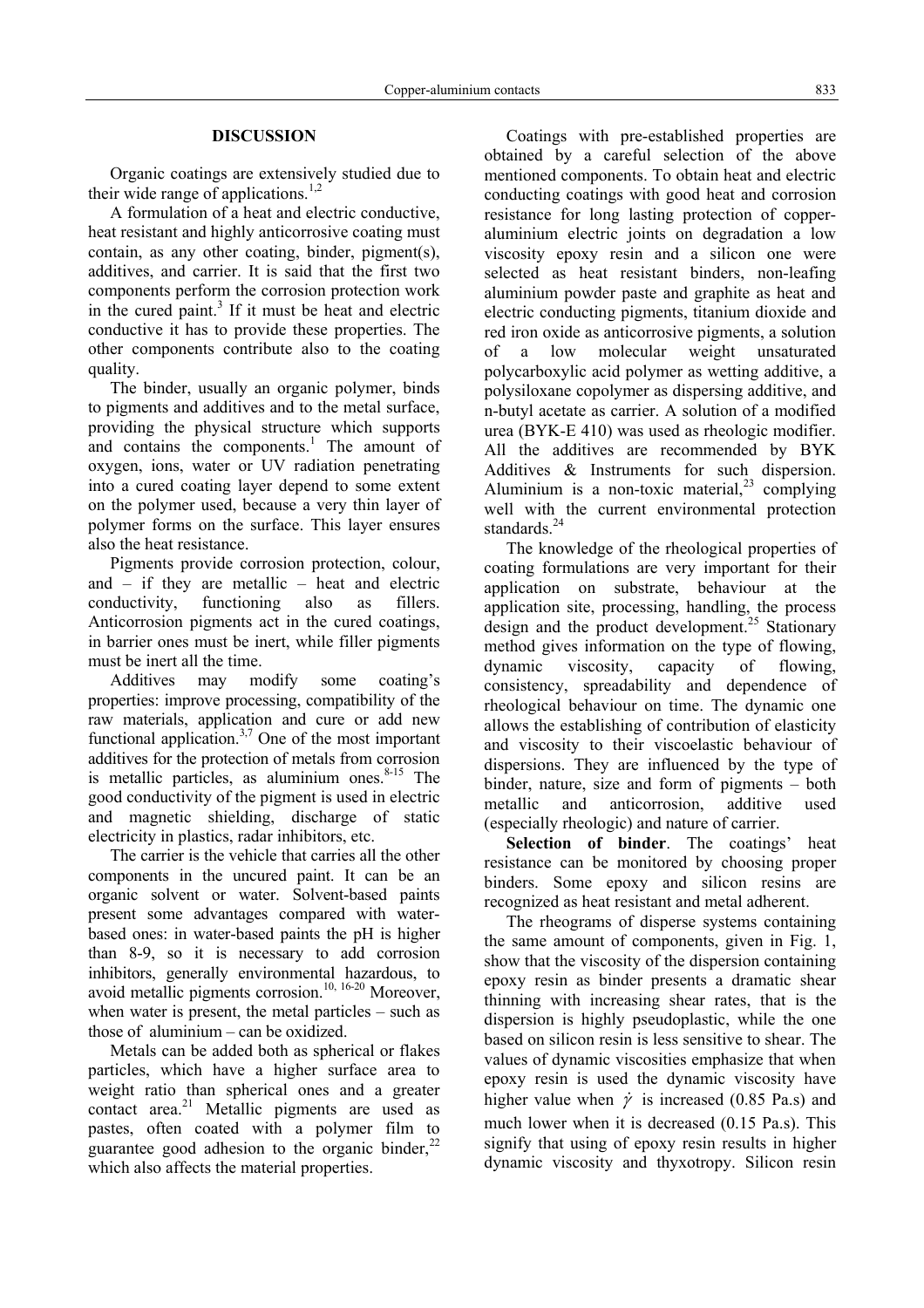gives lower viscosity for increasing (0.58 Pa.s) and higher for decreasing  $(0.47 \text{ Pa.s})$  shear rates. Consequently, from application point of view the epoxy resin is the most convenient binder, it giving dispersion with high viscosity at rest and low when a force is applied.

The hysteresis loops of the two dispersions containing aluminium particles having the same shape – non-leafing – are given in Fig. 2a, b. It shows that the epoxy resin-based dispersion displays a prominent hysteresis loop, while that containing silicon resin an almost imperceptible one. This means that the last dispersion, practically non-thixotropic, will be applied more difficultly. The results also suggest that the epoxy resin is a better binder.

**Selection of binder and aluminium pigment concentrations**. To establish the most convenient binder and metal pigment concentrations, two dispersions having the same sum of percentages of binder and pigment – 40% binder and 20% pigment, 30% binder and 30% pigment respectively – and constant amounts from the other components were prepared. Fig. 3 shows that the rheogram of the dispersions containing more binder is placed above the one containing higher amount of aluminium paste. The dynamic viscosity of the first dispersion is 2.99 Pa.s, while of the second one 1.96 Pa.s. This demonstrates that the main contribution to viscosity is brought about by the resin. So, the composition containing more resin was selected to establish the influence of the rheologic modifier on coating rheological behaviour.

**Selection of concentration of rheologic modifier**. To select the proper amount of rheologic modifier, the dispersions from Table 1 were prepared, having practically the same composition, excepting the rheologic modifier, which varies between 0.50 and 1.47%. Their rheograms, presented in Fig. 4 with a detail at low shear rates, reveal that at low shear rates, ranging between 0 and about  $20 s<sup>-1</sup>$ , their position displace upward with increasing of rheologic modifier concentration as expected. If this value is surpassed the formulation containing the minimum amount of rheologic modifier (2) becomes more sensitive to shear rates, while the other two continue to be placed above the reference. This happens until the shear rate reaches about 80  $s^{-1}$ , value after which the rheograms of dispersion 3 and 4 superpose until about 200  $s^{-1}$ . Then the rheogram for dispersion 3 is placed above that of 4; also, starting with  $200 s<sup>-1</sup>$  the reference rheogram has the highest position. This can be explained if the mode of action of rheologic additive into the dispersion is

considered: it builds a three-dimensional structure, which makes the dispersion more viscous and thixotropic. This three-dimensional structure destroys under the action of higher shear stresses.

The reference and dispersion containing the minimum amount of rheologic modifier start to flow at a shear stress very close to zero, while the others two present limiting shear stress. To determine their rheological parameters the rheograms of the first two dispersions were fitted with Ostwald-de Waele ecuation:<sup>26</sup>

$$
\tau = K \dot{\gamma}^n \tag{1}
$$

and the last two with Herschel–Bulkley one: $27$ 

$$
\tau = \tau_0 + \mathbf{K} \dot{\gamma}^n \tag{2}
$$

where  $\tau$  is the shear stress,  $\dot{\gamma}$  – shear rate,  $\tau_0$  – limiting shear stress, K and n – consistency and flowing indices respectively.

The obtained values, given in Table 2, show that, surprisingly, the highest dynamic viscosity and limiting shear stress is presented by the dispersion 3, which contains 1.0 % rheologic modifier. But it has higher flowing index than dispersion 4, which means that however the last dispersion has the lowest fluidity.

The rheograms obtained with increasing and decreasing shear rates superpose for dispersion 2, which signifies that it is non-thixotropic. On the other hand dispersions 3 and 4 present pretty large hysteresis loops, as can be seen in Fig. 5a, b.

The area of the loop indicates the energy required to breaking down the thixotropic structure<sup>28</sup> and it is a measure of thixotropy. It is useful for demonstrating the thixotropic behaviour, but is only a qualitative measure of tixotropy, depending on the parameters defining the hysteresis loop: maximum shear rate as well as the length of time of increasing/decreasing shear rates.29,30 A quantitative measure of thixotropy is the relative hysteresis area, called also thixotropic index, defined as the ratio of the aria of hysteresis loop to the area beneath the ascending shear curve<sup>29</sup>

The surface of hysteresis loop of dispersion 4 is higher than of dispersion 3, which is reflected in the values of the thixotropic indices, they having the values 0.10 and 0.16 respectively. This means that the shear forces disorganize strongly the threedimensional structure of the dispersion containing the maximum amount of additive, by temporary disruption of physical bonds by the shear force, and alters the viscosity. $31$  But both dispersions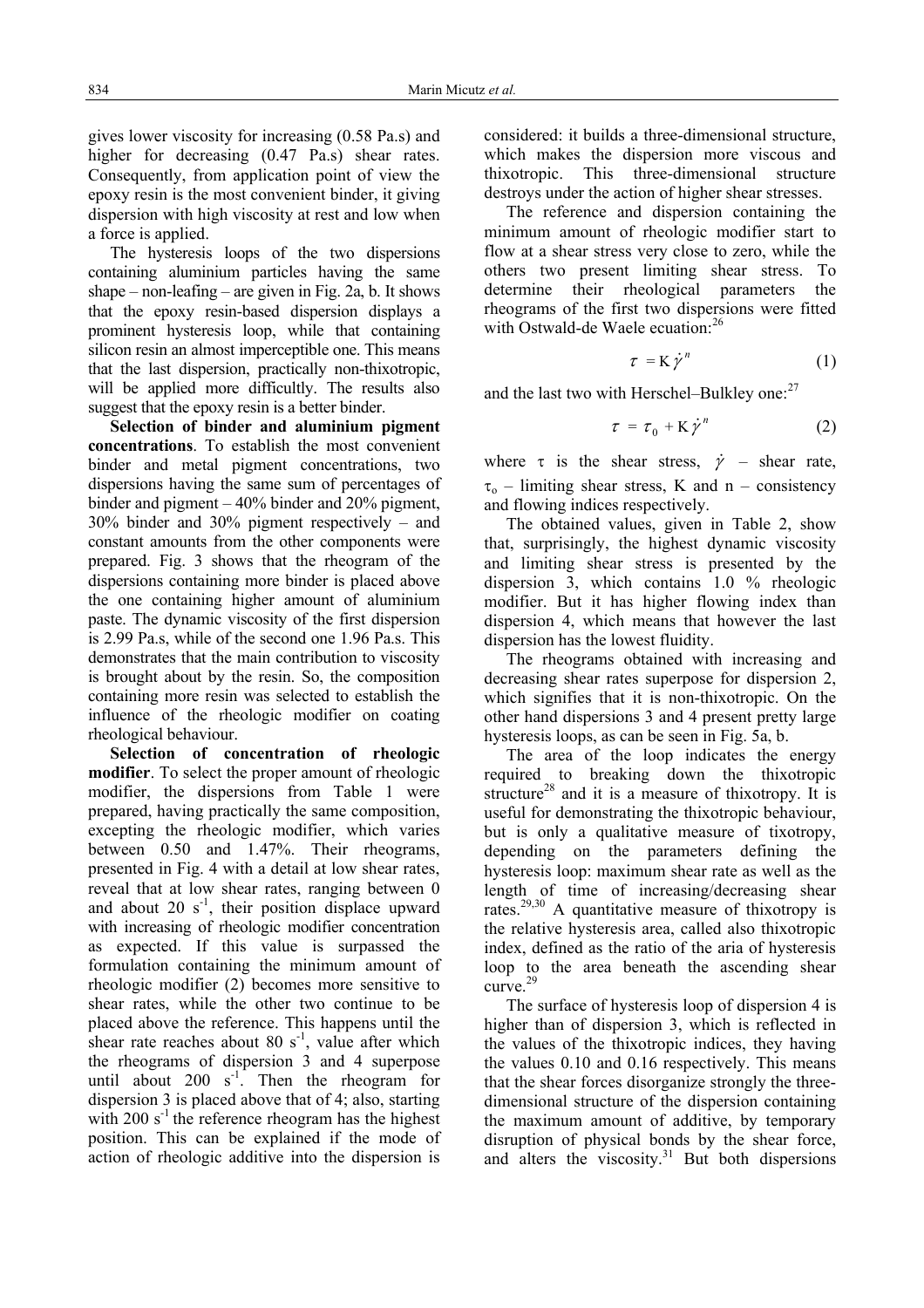remake completely their structure, the rheograms superposing at low shear rates. Consequently, the most convenient is dispersion 3, preventing better the settling and improving anti-sagging.

The dynamic rheologic behaviour of dispersion from Table 2 is shown in Fig. 6. Unlike the stationary experiments which destroy the internal organization and structure of dispersion, the oscillatory measurements change their rheology in only a very minor way as a result of the experiment.

The Fig. shows that the reference is preponderantly viscous over the whole frequency range (loss modulus, G", is higher than the storage one, G') and viscosity increases a bit with frequency. If 0.5% rheologic modifier is added the dispersion becomes slight elastic at low frequencies, a crossover point appears at about 50 Hz, after which the viscosity prevails; dispersion becomes less fluid with frequency increase. Dispersion 3 and 4, containing 1.0 and 1.47% respectively, are prevalently elastic over the whole frequency rage, but the highest elastic character is displayed by dispersion 3. The viscosities of the two dispersions are roughly the same at low frequencies, up to about 10 Hz, than the last dispersion becomes more viscous, especially when the frequency is higher than about 25 Hz; after about 50 Hz the viscosities become independent on frequency. This suggests that dispersion 3 has the optimum composition, presenting the highest dynamic viscosity, limiting shear stress and elasticity but being less viscous during application.

#### **EXPERIMENTAL**

**Preparation of dispersions**. Dispersions were prepared in a Dispermat CN10 dissolver (VMA-GETZMANN GmbH Germany) using as binder a low viscosity epoxy resin having the epoxy equivalent weight 180-220 g and a viscosity at  $25^{\circ}$ C of 500-900 mPa.s (LEUNA-Herze GmbH, Germany) or a phenyl methyl siliconic one (Bayer Silicones, Belgium, viscosity at  $23^{\circ}$ C 791 mPa.s, non-volatile content at  $125^{\circ}$ C and 60 min – 77.1 %), a solution of a low molecular weight unsaturated polycarboxylic acid polymer and a polysiloxane copolymer (BYK-Chemie GmbH, Germany) as wetting and dispersing additives respectively, titanium dioxide (Delta Chemicals, residue on sieve of 45 µm less than 0,01%) and red iron oxide (Chimica Orăştie, residue on sieve of 63 µm less than 0,3%) as anticorrosive pigments, non-leafing aluminium powder paste (Schlenk Metallpulver GmbH&Co.KG Germany, average diameter 14 µm, residue on 45  $\mu$ m sieve – maximum 0.3%, concentration 64.5%) and graphite (Merk, Germany, carbon 88-98%, residue on  $0.16$  mm sieve  $-10-15%$  as heat and electric conducting pigments and n-butyl acetate (Chimopar) as solvent. The order of introducing of components into the resin under stirring was: wetting and dispersing additives, titanium dioxide and red iron oxide (800-1000 rpm), aluminium paste (300-400 rpm), graphite and n-butyl acetate. In some dispersions BYK E 410 (BYK-Chemie GmbH, Germany), a solution of a modified urea, was used to modify the rheological properties.

**Stationary rheological behaviour** was determined at  $25 \pm 0.1$ °C using a rotational viscometer Hake VT 550 equipped with the MV1 sensor system for medium viscosity and RheoWin 4 Thermo Fischer Scientific software.

**Dynamic (oscillatory) rheological measurements** were made at room temperature  $(23^{\circ}\text{C})$  with a Micro Fourier Transform Rheometer MRF 2100, GBC-Australia, under squeezing flow using the following parameters: frequency range  $0-140$  s<sup>-1</sup>, 280 discrete frequencies simultaneously analyzed in range by a step of  $0.5 \text{ s}^{-1}$ , 30 spectra consequently acquired every tested sample, gap between the upper and bottom plates – 400  $\mu$ m, displacement amplitude – 0.03  $\mu$ m to fall into the linear viscoelastic domain. The very small amplitude of the pseudorandom squeezing motion exerted on the viscoelastic sample allows the continuous monitoring of the force transmitted through it to the force sensor (bottom plate). The displacement and force lead, by a Fourier transform processing, to the storage and loss modulus at every individual frequency step within the employed frequency range.

## **CONCLUSIONS**

Heat and electric conducting coatings with good heat and corrosion resistance for protection of copper-aluminium electric joints on degradation were designed using a low viscosity epoxy resin as heat resistant binders, non-leafing aluminium powder paste and graphite as heat and electric conducting pigments, titanium dioxide and red iron oxide as anticorrosive pigments, a solution of a low molecular weight unsaturated polycarboxylic acid polymer as wetting additive, a polysiloxane copolymer as dispersing additive and n-butyl acetate as carrier.

Stationary rheological properties show that the dynamic viscosity of dispersion containing 40% binder and 20% aluminium pigment is 1.52 times higher than of that containing 30% from both components, which made the first formulation to be selected for establishing the influence of concentration of rheologic modifier on dispersion behaviour.

Dispersions become thixotropic if 1.00 and 1.47 % rheologic modifier is introduced. The most convenient from the point of view of application is the first dispersion, being more viscous at rest and thus preventing better the settling and improving anti-sagging.

Dynamic rheologic behaviour shows that the highest elastic character is possessed by the dispersion containing 1.00% rheologic additive, a bit less viscous than that containing 1.47%, especially at frequencies higher than about 25 Hz. This suggests that this dispersion has the optimum